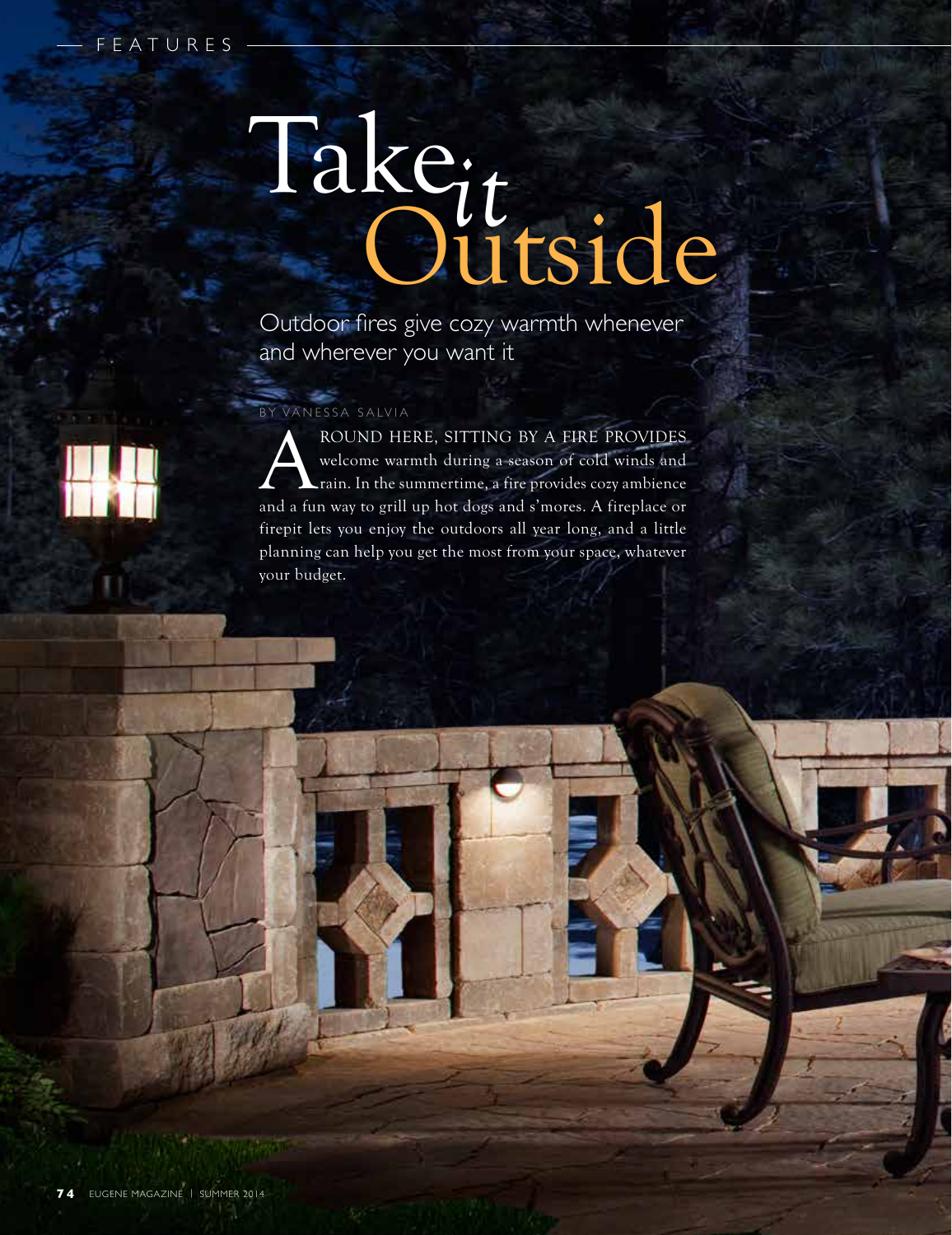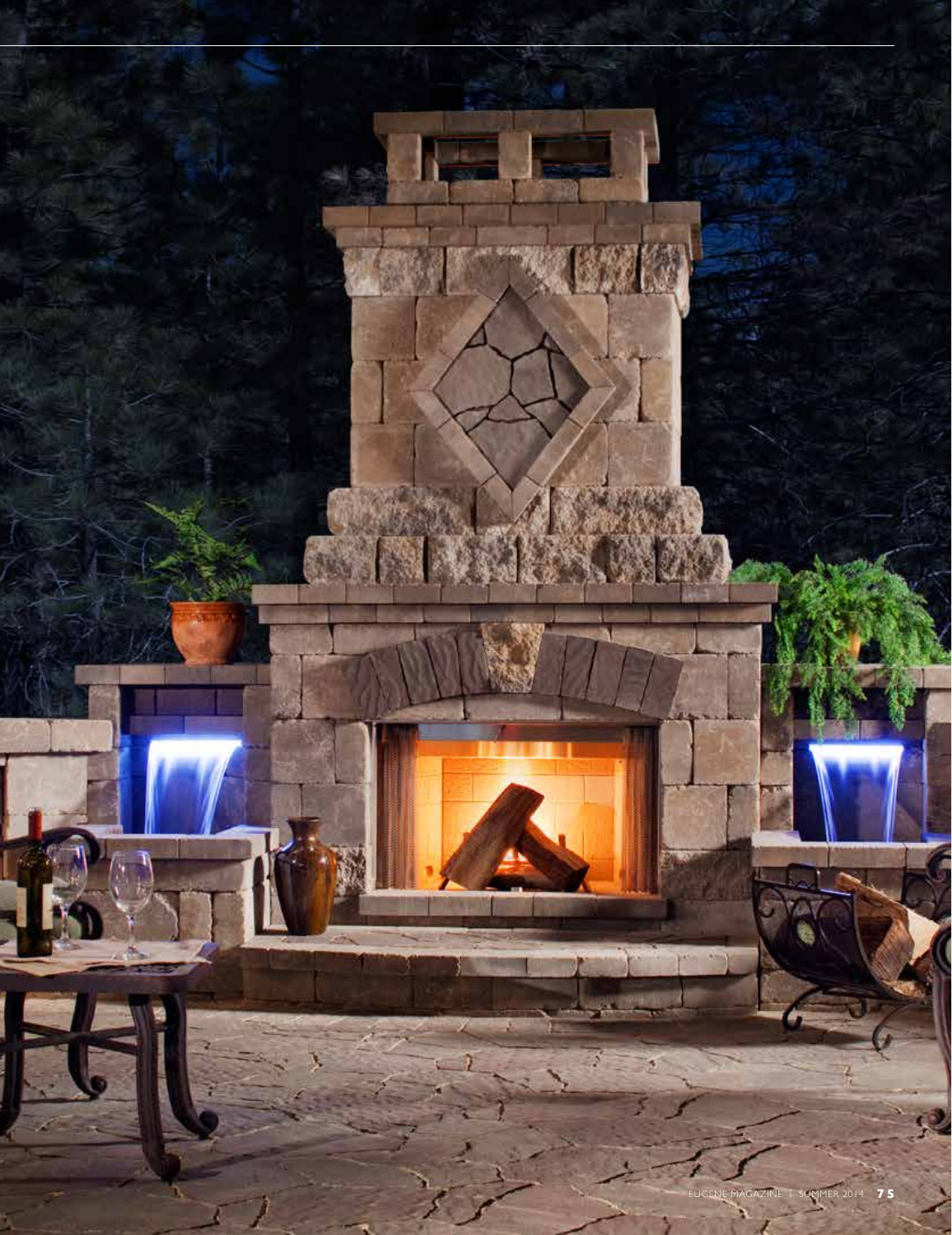## FEATURES

A firepit is a hole or a raised hole where the burning material is placed. It can be any shape and is typically easier to incorporate into your yard and less expensive because it is a smaller structure. A firebowl is most likely pre-fabricated of concrete or metal. These can be placed wherever you want them and can be somewhat portable. A fireplace is a larger structure and can be situated to block unsightly views or block wind. Outdoor fireplaces are typically more expensive and are subject to some permits and inspections.

First, decide whether you want to burn wood or gas. Burning wood outdoors is subject to burn restrictions during some months of the year and during periods of stagnant air advisories. Gas can be burned year-round. And then there's always the possibility of a hybrid that can burn both gas and wood.

Eugene builder Dan Cooper, of DC Fine Homes, primarily builds new houses, and he says 95 percent of buyers want some sort of outdoor living area with a fire feature. "In new homes 10 years ago, outdoor areas were an afterthought, or just were in higher-end homes," he says, "and now pretty much all homes have them."

Most of Cooper's clients are custom-designing their homes, so installing an outdoor room becomes part of the construction. "They have all of the tradesmen already on-site, so they might as well piece it together," he says. "The pre-fab pits are best for people that are retrofitting an older home, whereas with new construction we have carte blanche for what we can do."

Eugene's Rainbow Valley Design and Construction has always built outdoor spaces, but now they have a division focused just on this area. Stonemason Jon Clark thinks about the fire's proximity to the house, a door, or a window. "You don't want smoke from a chimney wafting into an upstairs bedroom or the neighbor's house," Clark says.

A building pro will ask how you want to use the space: Intimate gatherings or large garden parties? Outdoor cooking or simply ambience? "We're designing to accommodate the function," Cooper says. "You can strategically place the fireplace so that maybe this mass of stone blocks a view they don't want to be looking at but also doesn't block a view that they want," he says. Alec Dakers, Rainbow Valley's lead designer, says that in his experience many of the lots in town have neighbors looking down into them. "You don't want to be in front of your neighbors sitting at your fire, so the fire is only one component of an outdoor space," he says.

Often, gas fires are designed in a modern, clean style. Eugene builder Jordan Iverson builds custom homes, but he is also a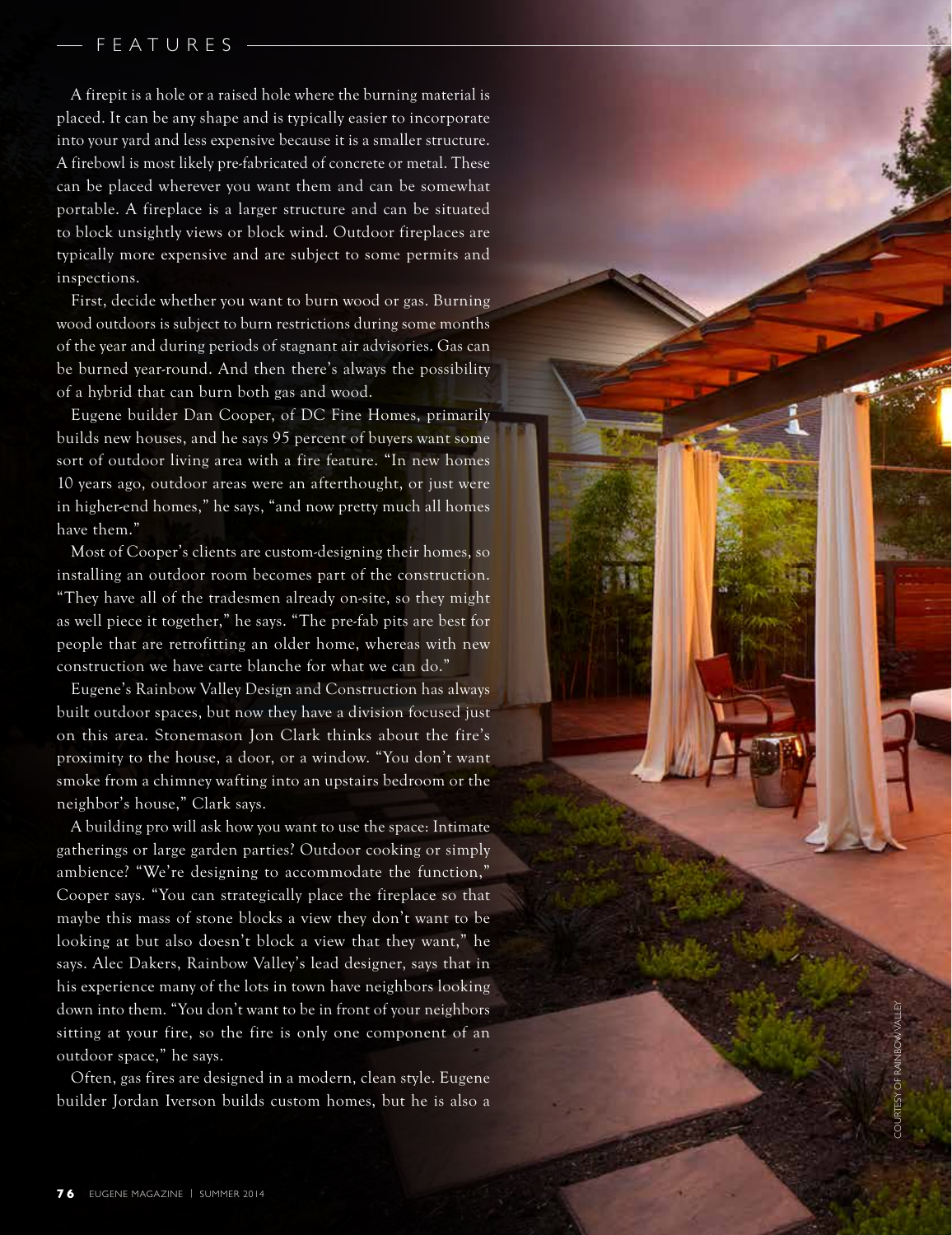Rainbow Valley Design & Construction designed this modern and elegant outdoor spa and patio, including a custom hot tub and curtains and bamboo for privacy.